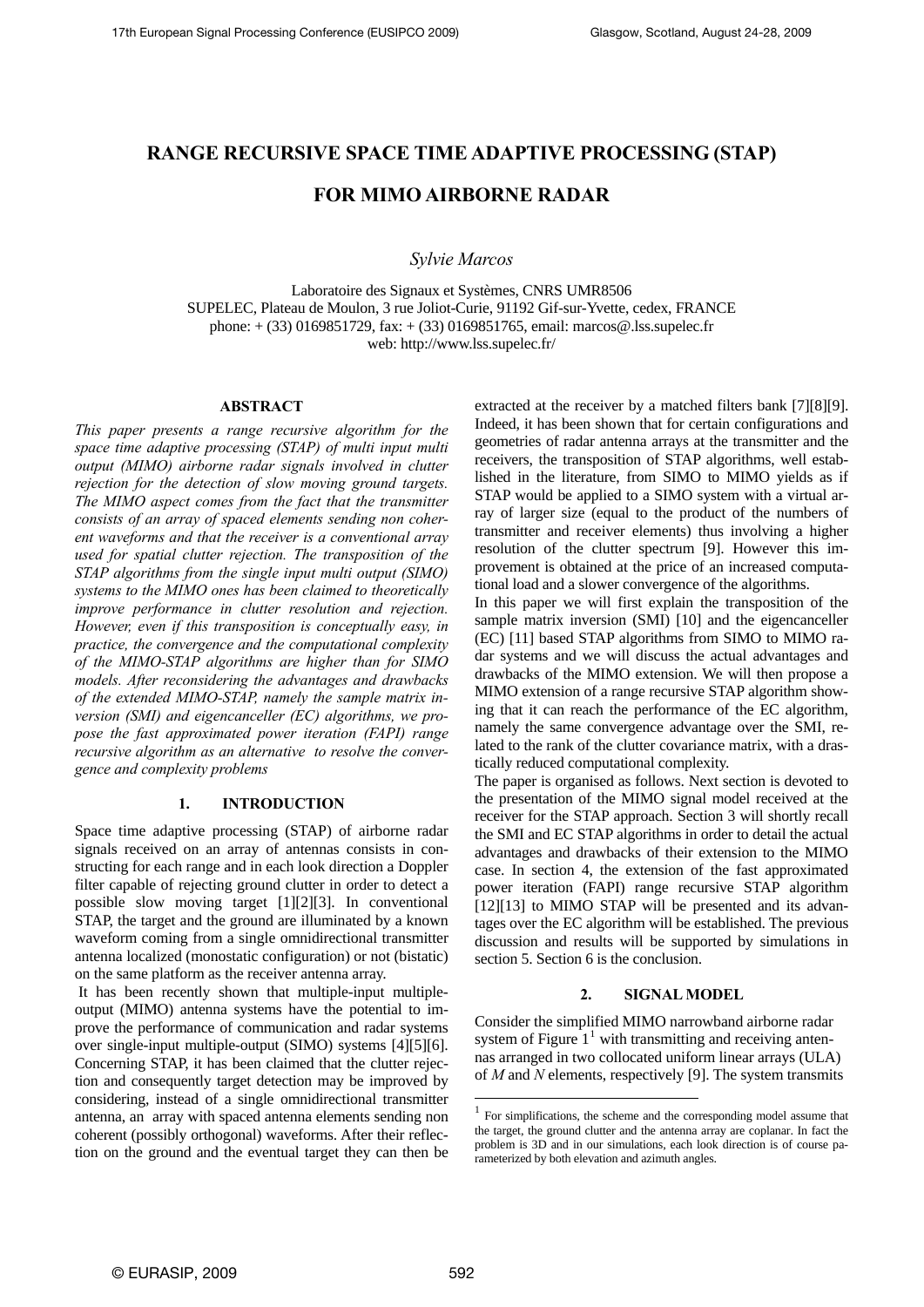simultaneously *M* linearly independent (orthogonal) waveform baseband pulses  $\Phi_m(\tau)$ ,  $\tau$  denoting time within a

radar pulse interval of length *T* . The transmitted signals of the *m*-th antenna corresponding to the *l*-th pulse interval among *L* pulses in a coherent processing interval (CPI) can be expressed as

$$
s_m(IT + \tau) = \sqrt{E}\Phi_m(\tau)e^{j2\pi f(IT + \tau)}
$$

where  $m=1, 2, \ldots, M$ , *f* is the carrier frequency and *E* is the transmitted energy of the pulse. The signals after their reflection on a target or on a ground clutter patch in direction  $\theta$  can be extracted on each receiver by  $M$  matched filters. The transmitter and the receiver are assumed close enough and on the same platform so that they share the same angle  $\theta$ . The radar platform is flying at altitude  $h$  with a velocity vector **v** assumed collinear with the x-axis radar and of amplitude *v*. This configuration is referred to as the side looking (SL) configuration. We here assume a non ambiguous clutter and the absence of jammer and internal clutter motion (ICM). Because of the orthogonality of the transmitted waveforms, the extracted signal at the output of the *m*-th matched filter at the *n*-th receiving antenna and corresponding to the *l*-th pulse is given by  $x_{n,m,l} = x_{n,m,l}^t + x_{n,m,l}^c + x_{n,m,l}^n$  where the target (if it exists at this range) and clutter respective components can be expressed by  $n,m,l$ *c*  $n,m,l$  $x_{n,m,l} = x_{n,m,l}^t + x_{n,m,l}^c + x_{n,m,l}^n$ 

$$
x_{n,m,l}^t = \rho_t e^{j\frac{2\pi}{\lambda}(\sin\theta_t(2\nu T l + d_R n + d_T m) + 2\nu_t T l)}
$$

$$
x_{n,m,l}^c = \sum_{i=0}^{N_c - 1} \rho_{c,i} e^{j\frac{2\pi}{\lambda}\sin\theta_{c,i}(2\nu T l + d_R n + d_T m)}
$$

where  $\theta_t$ ,  $\rho_t$  and  $\theta_{c,i}$ ,  $\rho_{c,i}$  are the looking direction and the amplitude of the reflected signals associated with the target and the *i*-th clutter patch, respectively.  $N_c$  is the number of clutter patches at a given range,  $v_t$  is the target speed relative to the platform,  $d_R$  and  $d_T$  are the transmitting and receiving antennas spacing respectively, and  $\lambda$  is the wavelength.  $x_{n,m,l}$  is a white Gaussian noise component. Let us define the normalized spatial and Doppler frequencies such  $\int_{S,t} = d_R \sin \theta_t / \lambda$ ,  $f_{S,i} = d_R \sin \theta_{c,i} / \lambda$ ,

 $f_{D,t} = 2T(v\sin\theta_t + v_t)/\lambda$  and  $f_{D,i} = 2Tv\sin\theta_{c,i}/\lambda$ , for the target and the *i*-th clutter patch, respectively. In order to avoid spatial aliasing,  $d_R = \lambda/2$  is assumed and  $\gamma = d_T/d_R$  and  $\beta = 2vT/d_R$  are defined. With these notations the target and clutter components of the extracted signals can be rewritten as

$$
x_{n,m,l}^t = \rho_t e^{j2\pi f_{S,l}(n+\gamma m)} e^{j2\pi f_{D,l}t}
$$

$$
x_{n,m,l}^c = \sum_{i=0}^{N_c-1} \rho_{c,i} e^{j2\pi f_{S,l}(n+\gamma m+\beta l)}
$$

There is thus a total of *NML* extracted signals at the receiver output during a CPI and for a given range, which can be

viewed as the signals which would be received on a virtual array of *NM* antennas in a SIMO radar system whereas only *N*+*M* physical antennas exist. By stacking the *MNL* MIMO STAP signals in a *MNL* dimensional vector **x** yields

$$
\mathbf{X} = \mathbf{X}^t + \mathbf{X}^c + \mathbf{X}^n \tag{1}
$$

with 
$$
\mathbf{x}^t = \rho_t \mathbf{b}(f_{D,t}) \otimes \mathbf{a}_R(f_{S,t}) \otimes \mathbf{a}_T(f_{S,t})
$$
 (2)

$$
\mathbf{x}^c = \sum_{i=1}^{N_c} \rho_{c,i} \mathbf{b}(f_{D,i}) \otimes \mathbf{a}_R(f_{S,i}) \otimes \mathbf{a}_T(f_{S,i}) \qquad (3)
$$

where  $\mathbf{b}(.)$ ,  $\mathbf{a}_R(.)$  and  $\mathbf{a}_T(.)$  are temporal and receiving and transmitting spatial steering vectors of dimensions *L*, *N* and *M*, respectively. ⊗ denotes the Kronecker product. The *p*-th components of the steering vectors are  $b_p(f_p) = e^{j2\pi f_p \beta p}$ ,  $a_{R,p}(f_s) = e^{j2\pi f_s p}$  and

$$
a_{T,p}(f_s) = e^{j2\pi f_s\gamma p}
$$
, with  $p=0,...,L-1, p=0, ..., N-1$  and  $p=0, ..., M-1$ , respectively.

Let us recall that in the case of SIMO, the target and clutter components would reduce to the following expressions

$$
\mathbf{x}^t = \rho_t \mathbf{b}(f_{D,t}) \otimes \mathbf{a}_R(f_{S,t})
$$

$$
\mathbf{x}^c = \sum_{i=1}^{N_c} \rho_{c,i} \mathbf{b}(f_{D,i}) \otimes \mathbf{a}_R(f_{S,i})
$$

where  $\mathbf{x}^t$  and  $\mathbf{x}^c$  would be vectors of dimension *NL*.

#### **3. THE MIMO SMI AND EC ALGORITHMS**

The aim of STAP is to mitigate the effects of ground clutter in order to detect an eventual slowly moving target. This is performed by a two dimensional filtering of the received data followed by a detector. The optimal STAP weight vector maximizing the signal to noise plus interference ratio (SINR) [10] is given by

$$
\mathbf{W}_{opt} = \alpha \mathbf{R}^{-1} \mathbf{x}^t \tag{4}
$$

where  $\alpha$  is a scalar constant which does not affect the SINR and  $\bf{R}$  is the clutter plus noise covariance matrix

$$
\mathbf{R} = \mathbf{E} \left[ (\mathbf{x}^c + \mathbf{x}^n) (\mathbf{x}^c + \mathbf{x}^n)^H \right]
$$
 (5)

The output of the filter is  $\mathbf{r} = \mathbf{W}_{opt}^H \mathbf{x}$ .

The extension from the SIMO to the MIMO system is trivial, matrix **R** and weight vector  $\mathbf{w}_{opt}$  being of dimension *MNL*x*MNL* and *MNL*x1 in the latter case instead of *NL*x*NL*  and *NL*x1 in the first case, respectively.

It is well known that the localization of sources by an antenna array is improved when the number of receiving elements of the array increases. In the case of MIMO STAP, a better estimation of the clutter spectrum is thus expected yielding a better rejection of it when constructing the weight vector (4). Indeed, in this case, it has been seen that the number of elements is virtually *MN* for a number of physical elements of *N*+*M* instead of *N* in the case of SIMO. However this is only true in the theoretical (optimal) case.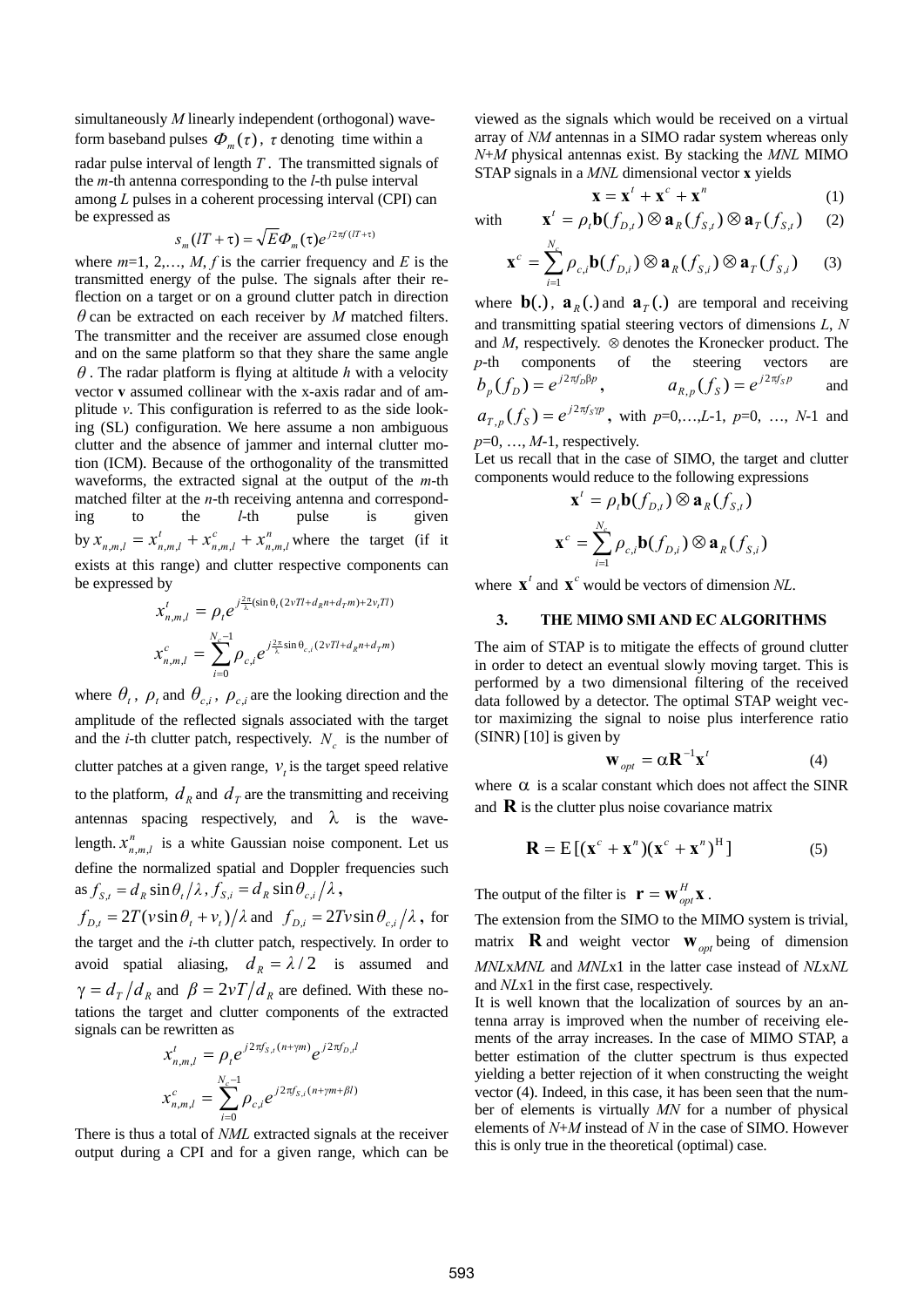In practice, neither **R** or  $\mathbf{x}^t$  are known. **R** may be estimated from *K* secondary snapshots  $\mathbf{x}(k)$  around the range

cell under test 
$$
k_0
$$
 as follows

$$
\hat{\mathbf{R}}(k_0) = \frac{1}{K-1} \sum_{\substack{k=1\\k \neq k_0}}^{K} (\mathbf{x}^c(k) + \mathbf{x}^n(k)) (\mathbf{x}^c(k) + \mathbf{x}^n(k))^{\mathrm{H}} \tag{6}
$$

The target component  $\mathbf{x}^t$  is replaced by a steering vector of the form computed for a candidate couple of Doppler and spatial frequencies  $(f_D, f_S)$ . The suboptimal sample matrix inversion (SMI) STAP weight vector then consists in [1-3]  $\mathbf{v}(f_n,f_s) = \mathbf{b}(f_n) \otimes \mathbf{a}_{R}(f_s) \otimes \mathbf{a}_{T}(f_s)$ 

$$
\mathbf{W}_{\text{SMI}}(k_0, f_D, f_S) = \hat{\mathbf{R}}(k_0)^{-1} \mathbf{v}(f_D, f_S) \tag{7}
$$

Note that a weight vector is computed for each range cell and each couple of Doppler and spatial frequencies.

It is known in the STAP literature [14] that the "convergence" of the SMI defined as the number of snapshots necessary to achieve a SINR loss performance of 3 dB compared to the optimal STAP in the absence of clutter, is twice the dimension of the received vector. It follows that the convergence for the SIMO and the MIMO cases is obtained for *K*=2*NL* and *K*=2*NML* snapshots, respectively. In the same way, the larger the size of the covariance matrix, the more complex the computational load required for the inversion in (7). It follows that  $O((MNL)^3)$  and  $O((NL)^3)$  are necessary to compute the SMI weight vectors in the MIMO and SIMO cases, respectively. The theoretical interest of the MIMO system becomes thus limited in practice.

An alternative approach proposed in the literature for reducing the convergence is based on rank reduction. For example, the eigencanceller (EC) method consists in computing the STAP weight vector as follows

$$
\mathbf{w}_{EC}(k_0, f_D, f_S) = \left(\mathbf{I} - \mathbf{U}_c \mathbf{U}_c^H \right) \mathbf{v}(f_D, f_S) \quad (8)
$$

Indeed, the clutter covariance matrix being rank deficient the clutter plus noise covariance matrix  $\bf{R}$  can be eigendecomposed as follows

$$
\mathbf{R} = \mathbf{U}_c \mathbf{\Lambda}_c \mathbf{U}_c^H + \sigma_n^2 \mathbf{U}_n \mathbf{U}_n^H
$$
 (9)

In practice, this eigendecomposition is obtained from the estimated covariance matrix (6) yielding a convergence as above defined of  $K=2r$  where *r* is the rank of the clutter covariance matrix. It has been shown in [3], and the references inside, and in [9] that the rank in the SIMO and the MIMO cases is approximately

and

$$
r_{SIMO} = N + \beta(L-1)
$$

$$
r_{MIMO} = N + \gamma(M-1) + \beta(L-1)
$$

<span id="page-2-0"></span>in the absence of jammers. It is thus worth noting that the convergence speed is no longer proportional to the product of the number of transmitting and receiving elements but a linear combination of them. Moreover it is also worth noting that if you compare a SIMO antenna array of *N'*=*MN* physical elements you can find a MIMO system of *N* and *M* physical receiving and transmitting elements, so that by

choosing adequately  $\gamma (\gamma \langle N \rangle)$  the rank  $r_{MIMO}$  is smaller than the rank  $r_{SIMO}$  of the corresponding SIMO. It then follows that with the EC approach, the MIMO STAP system can converge faster than its SIMO counterpart. This was not the case for the SMI algorithm.

From the computational complexity point of view the EC STAP algorithm encounters the same drawbacks as the SMI algorithm, it is to say that it is increased by a multiplicative factor of  $O((M)^3)$  because of the eigendecomposition of the clutter plus noise covariance matrix. It is why in the following section we propose a range recursive EC-based STAP algorithm. It takes benefit of the abovementioned rank reduction property and consequently converges faster than the SMI and has a computational load of only  $O(NL)$  and  $O(MNL)$ for the SIMO and the MIMO cases, respectively.

#### **4. RANGE RECURSIVE FAPI ALGORITHM**

Here we propose to use a range recursive subspace-based algorithm in order to construct the STAP filter.

Traditionally used in spectral analysis and antenna processing as time-recursive adaptive algorithms [12], adaptive recursive subspace-based algorithms such as FAPI have been more recently used in STAP for airborne radar  $[13]^2$  $[13]^2$ . In this case of STAP, the recursion relates to the distance instead of time.

The classical subspace tracking algorithm on which FAPI is established considers the following scalar function [15]

$$
J(\mathbf{W}) = E\left(\left\|\mathbf{x} - \mathbf{W}\mathbf{W}^H\mathbf{x}\right\|^2\right)
$$

where **x** is the observed data vector of covariance matrix **R**  and **W** is the matrix argument. This cost function possesses just a global minimum [15] which is attainted only if  $W = U_c Q$  where  $U_c$  the clutter subspace basis defined in (9) and Q is is a unitary matrix. The original algorithm which considered this abovementioned criterion is the projection approximation subspace tracking (PAST) algorithm [15] replacing the expectation by an exponentially weighted sum and supposing an approximation of the clutter subspace  $(\mathbf{W}(i-1) \approx \mathbf{W}(i)$  where *i* was time in the original version of PAST and that we transpose to range in the proposed STAP version). Thus a basis of the clutter subspace is obtained as the solution of the unconstrained minimization problem:

$$
J(\mathbf{W}(k)) = \sum_{i=1}^{k} \beta^{k-i} ||\mathbf{x}(i) - \mathbf{W}(k)\mathbf{W}(i-1)^{H} \mathbf{x}(i)||^{2}
$$

where  $\mathbf{x}(i)$  is the observed data vector at range *i* and  $\mathbf{W}(k)$  is the estimated interference (clutter plus noise) subspace basis at range *k* and  $\beta$  a forgetting factor,  $0 < \beta < 1$ . This exponentially least square problem is solved by a recursive computa-

1

 $2$  Range or time recursive subspace-based algorithms are not only devoted to subspace tracking in case of non stationarity but also to converge towards a stationary optimal or suboptimal solution with a smaller computational complexity than their block counterparts.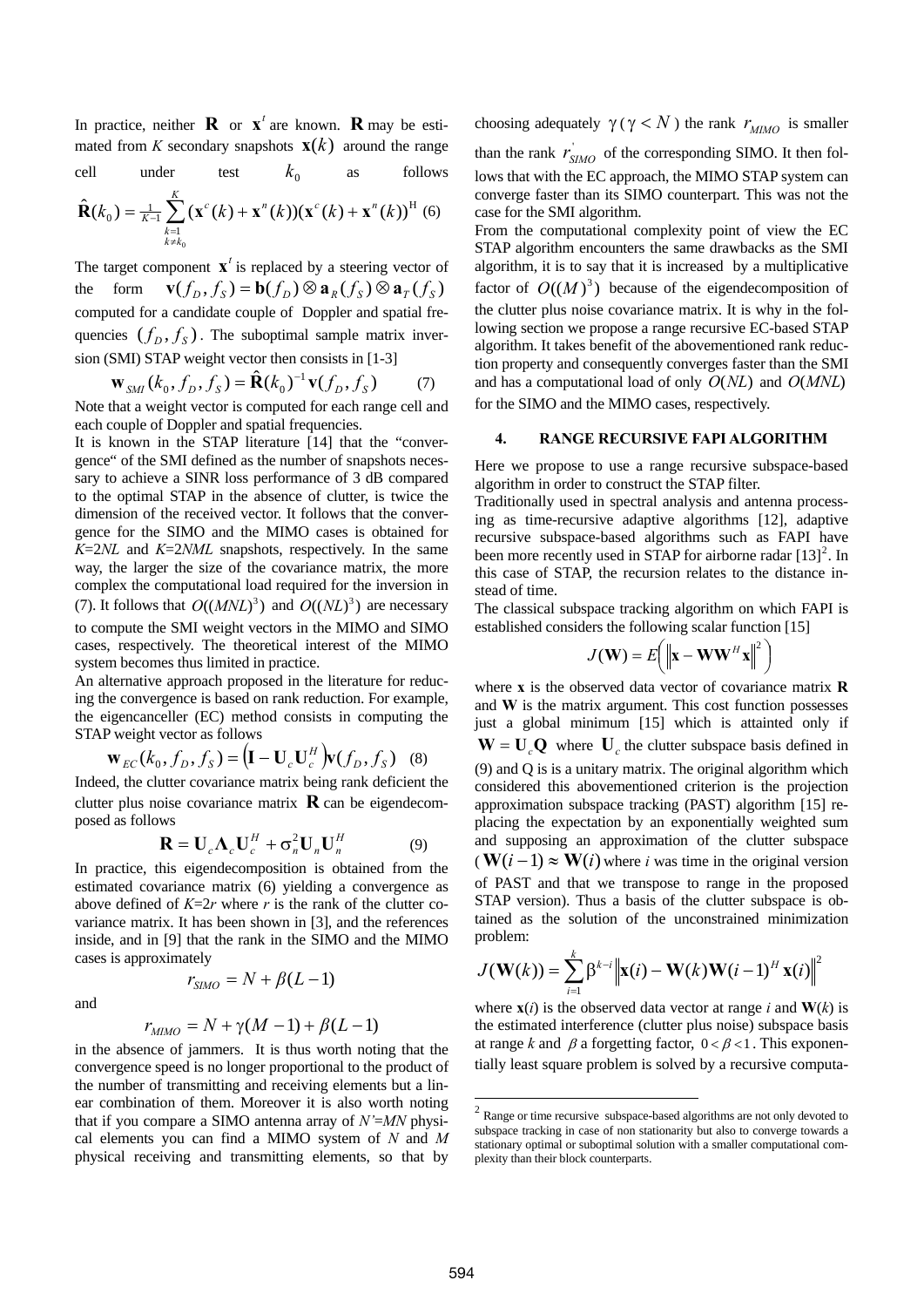tion. We here are more interested by the FAPI algorithm [13] which is based on the previous approach with a less restrictive approximation: the projection on the clutter subspace at range  $i$  is approximated by the projection on the clutter subspace at range  $i-1$ .

$$
\mathbf{W}(i)\mathbf{W}(i)^{H} \approx \mathbf{W}(i-1)\mathbf{W}(i-1)^{H}
$$

The obtained subspace is found to be orthonormalized. The details of this algorithm are given in table 1. The corresponding STAP filter computed for each snapshot is obtained through

$$
\mathbf{W}_{FAPI}(k) = (\mathbf{I} - \mathbf{W}(k)\mathbf{W}(k)^{H})\mathbf{v}(f_{D}, f_{S})
$$
 (10)

Table 1 FAPI Algorithm **Initialization :**  $W(0) \leftarrow I_{M \times N}$ ,  $Z(0) \leftarrow I_{N \times N}$ for  $k = 1$  to Nbr snapshot do **r**  $k = 1$  to Nor snapshot **do**<br> **y**(k) = **W**(k-1)<sup>H</sup> · **x**(k)<br> **h**(k) = **Z**(k-1) · **y**(k)<br> **g**(k) =  $\frac{\mathbf{h}(k)}{\beta + \mathbf{y}^H(k) \cdot \mathbf{h}(k)}$ <br> **e**(k) = **x**(k) - **W**(k-1) · **y**(k)  $\mathbf{e}(\kappa) = \mathbf{x}(\kappa) - \mathbf{w}(\kappa - 1) \cdot \mathbf{y}(\kappa)$ <br>  $\epsilon^2(k) = ||\mathbf{x}(k)||^2 - ||\mathbf{y}(k)||^2$ <br>  $\tau(k) = \frac{\epsilon^2(k)}{1 + \epsilon^2(k) ||\mathbf{g}(k)||^2 + \sqrt{1 + \epsilon^2(k) ||\mathbf{g}(k)||^2}$  $\eta(k) = 1 - \tau(k) ||g(k)||^2$  $\mathbf{y}'(k) = \eta(k)\mathbf{y}(k) + \tau(k)\mathbf{g}(k)$ <br>  $\mathbf{h}'(k) = \mathbf{Z}(k-1)^H\mathbf{y}'(k)$  $\epsilon(k) = \frac{\tau(k)}{\eta(k)} (\mathbf{Z}(k-1)\mathbf{g}(k) - (\mathbf{h}'(k)\mathbf{g}(k))\mathbf{g}(k))$ <br>  $\mathbf{Z}(k) = \frac{1}{\beta} (\mathbf{Z}(k-1) - \mathbf{g}(k)\mathbf{h}'(k)^H + \epsilon(k)\mathbf{g}(k)^H)$  ${\bf e}'(k) = \eta(k){\bf x}(k) - {\bf W}(t-1){\bf y}'(k)$  ${\bf W}(k) = {\bf W}(k-1) + {\bf e}'(k) \cdot {\bf g}(k)^H$ end for

In table 1, the input  $\mathbf{x}(k)$  is **x** defined in (1) at range *k*.

#### **5. SIMULATION RESULTS**

In this section, we compare the performance of our proposed FAPI method, the SMI and EC in the MIMO context of *N*=12 receiving elements, *M*=3 transmitting elements and *L*=10 pulses,  $\beta$  =1 and  $\gamma$  =10 or 2. The performance measure is here defined as the signal to interference plus noise ratio loss (SINR loss) defined as the ratio of the SINR to the SNR (without clutter)

$$
SINR_{loss} = \frac{\sigma^2 \left| \mathbf{w}^H \mathbf{v}(f_D, f_S) \right|^2}{NML \mathbf{w}^H \mathbf{R} \mathbf{w}}
$$
 (11)

where **w** is the weight vector of the clutter rejection filter calculated according to each algorithm (7), (8) or (10).

For the simulations, a pulsed Doppler airborne monostatic radar composed of a uniform linear array in a side looking configuration is considered. The operating frequency of the radar is 450 MHz with a PRF of 600 kHz. The radar bandwidth is 4.5 MHz. The platform is assumed to move with a constant velocity of 100  $\text{m.s}^{-1}$  at the altitude of 9km. The clutter to noise ratio (CNR) is assumed equal to 30 dB. The SINR loss is plotted for  $f_s = 0$  as a function of the normal-

ized Doppler frequency  $f<sub>D</sub>$ .

Figure 2 exhibits the results concerning the SIMO case with a single transmitting antenna (*M'*=1) and a receiving antenna array of *N'=ML* physical elements. Here only *K*=120 snapshots are used in (6) to estimate the clutter plus noise covariance matrix. In this case, *NML*=360 and the SMI should require at least 720 snapshots to converge according to the abovementioned definition. The rank being  $r_{SIMO} = 45$  the rank reduction based algorithms, namely the EC and FAPI, are capable of converging with at least 90 snapshots. This is observed in Figure 2. Let us note that FAPI algorithm performs similarly to EC algorithm (with a drastically reduced complexity).

Figure 3 exhibits the results concerning the MIMO case with transmitting and receiving antenna arrays of *M*=3 and *N*=12 physical elements, respectively. *K*=120 snapshots are used as in the previous case and  $\gamma = 10$ . We can see that the results are comparable to those of the SIMO case (Figure 1). It is to say that the MIMO STAP behaves with a total of only *M+N*=15 physical elements as a SIMO STAP system with a virtual array of *N'*=36 receiving elements. Note that in this case the rank is  $r_{MIMO} = 41$ , smaller than that of the corresponding SIMO system.

In Figure 4, the performance of the SIMO and MIMO versions of the EC and FAPI algorithms are compared in the same conditions that those of Figures 2 and 3 except that  $K=60$  snapshots and  $\gamma=2$ . In this case, the rank for the SIMO case is still equal to 45 while for the MIMO case it is reduced to  $r_{MIMO} = 25$ . It is why we can observe that there are enough snapshots for MIMO EC and MIMO FAPI to converge (a little bit more than twice the rank, it is to say, at least 50 snapshots) while there are not enough snapshots for the SIMO EC and FAPI algorithms (where at least 90 snapshots are required).

#### **6. CONCLUSION**

This paper proposes the FAPI STAP algorithm as an alternative to the EC STAP algorithm in the context of MIMO radar systems for clutter rejection and target detection. Indeed, while being a reduced rank subspace based technique as the EC algorithm, it requires much less training snapshots to converge than the SMI method. Contrarily to the EC it also has a low computational cost which is a linear function (instead of a cubic function) of the dimension of the virtual received signal vector. Note that the FAPI STAP algorithm for the MIMO context could be used to track clutter range non stationarities. As a perspective, the case of a transmitter and a receiver not localized on the same platform as well as non orthogonal waveform pulses could also be of interest.

#### **REFERENCES**

[1] J.R. Guerci, "Space-time adaptive processing", Artech House, 2003.

[2] R. Klemm, "Principles of space-time adaptive processing", IEE 2002.

[3] J. Ward, "Space-time adaptive processing for airborne radar", Technical report 1015, Lincoln Laboratory, 1994.

[4] E. Fishler et al., "MIMO radar: an idea whose time has come'' in *Proc. IEEE Radar Conference*, April 2004, 71–78.